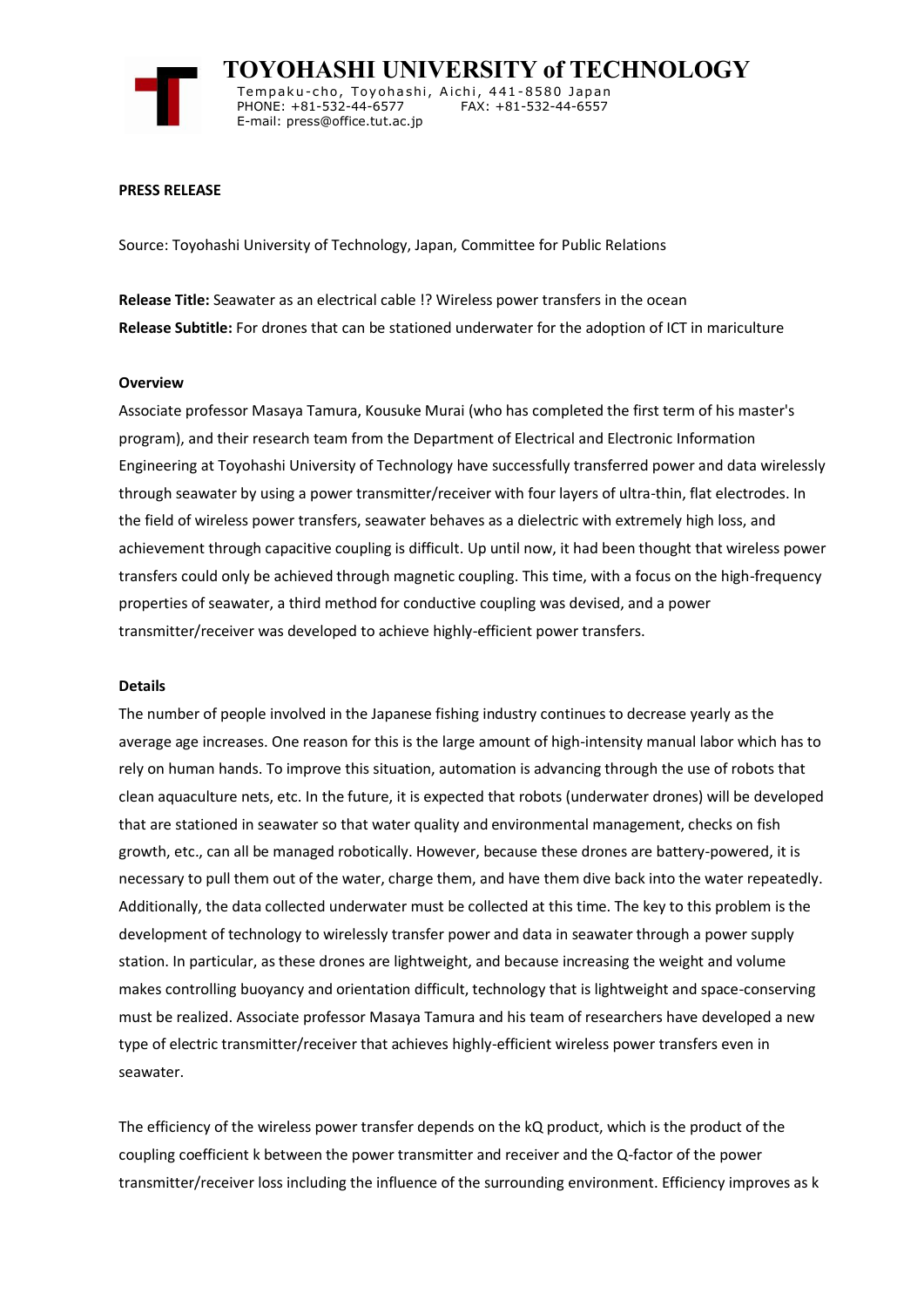

 **TOYOHASHI UNIVERSITY of TECHNOLOGY** Tempaku-cho, Toyohashi, Aichi, 441-8580 Japan<br>PHONE: +81-532-44-6577 FAX: +81-532-44-6557 PHONE: +81-532-44-6577 E-mail: press@office.tut.ac.jp

approaches 1 and the Q-factor increases. However, high-frequency electric current flows in highly conductive dielectrics like seawater, making it difficult to discuss k and the Q-factor in isolation. However, because the principle whereby efficiency improves as the kQ product increases does not change, key parameters were identified for improving efficiency from an equivalent circuit that focused on the conductivity of seawater from the viewpoint of the kQ product. A design theory was then established wherein the kQ product indicated the maximum value, and the power transmitter/receiver was designed. Based on this, an RF-RF power transfer efficiency of 94.5% at a transfer distance of 2 cm and of at least 85% at a transfer distance of 15 cm was achieved across a wide band. A power transfer efficiency of at least 90% can even be maintained at a transfer distance of 2 cm with 1 kW of electric power. Moreover, high-speed transfers can be achieved to maintain high efficiency across a wide band. The team was successful in using the electric transmitter/receiver that they developed to charge a capacitor and to use this power to drive a camera module that transferred video in real-time through the same electrical transmitter/receiver. The transfer speed this time was about 90 Mbps, but higher speeds are possible. Experiments to transfer power and data to a small underwater drone, with the expectation that the drone would park on the power supply station, were also successful. The total weight of the electrical receiver and electrical power circuit mounted on the drone at this time was very light at around 270 g.

## **Development Background**

The leader of the research team, associate professor Masaya Tamura, stated: "In ion-rich seawater, it was expected that high-frequency electric current would flow with minimal loss. When researching wireless power transfers in freshwater, and when analyzing the way power transfer efficiency changed with the salinity of the water, we encountered a phenomenon where efficiency would decrease by a few percent as the salinity increased, but from a certain salinity, the efficiency would recover and be maintained at about 20%. I firmly believed that this was evidence substantiating my prediction, and we developed an operational theory from an equivalent circuit for a power transmitter/receiver to investigate and clarify these results in detail. We then designed the structure of the power transmitter/receiver based on that theory, and after creating the prototype and performing the measurements, we obtained results for a power transfer in seawater with an efficiency of at least 90%. To prevent chemical changes to the surface of the electrodes that occur in seawater when large amounts of power are supplied, an insulated coating was applied. We were surprised to achieve efficiency of at least 90% even under these conditions."

# **Future Outlook**

The research team believes that these research results will allow drones to transfer data and be recharged in seawater without significant design changes to underwater drones, and that they will contribute to rapid improvements in operational efficiency. The power transmitter/receiver that was developed is very simple and lightweight, meaning that the increase in weight for underwater drones can be minimized. Their ultimate goal is to contribute to the development of underwater drone systems that can be entirely